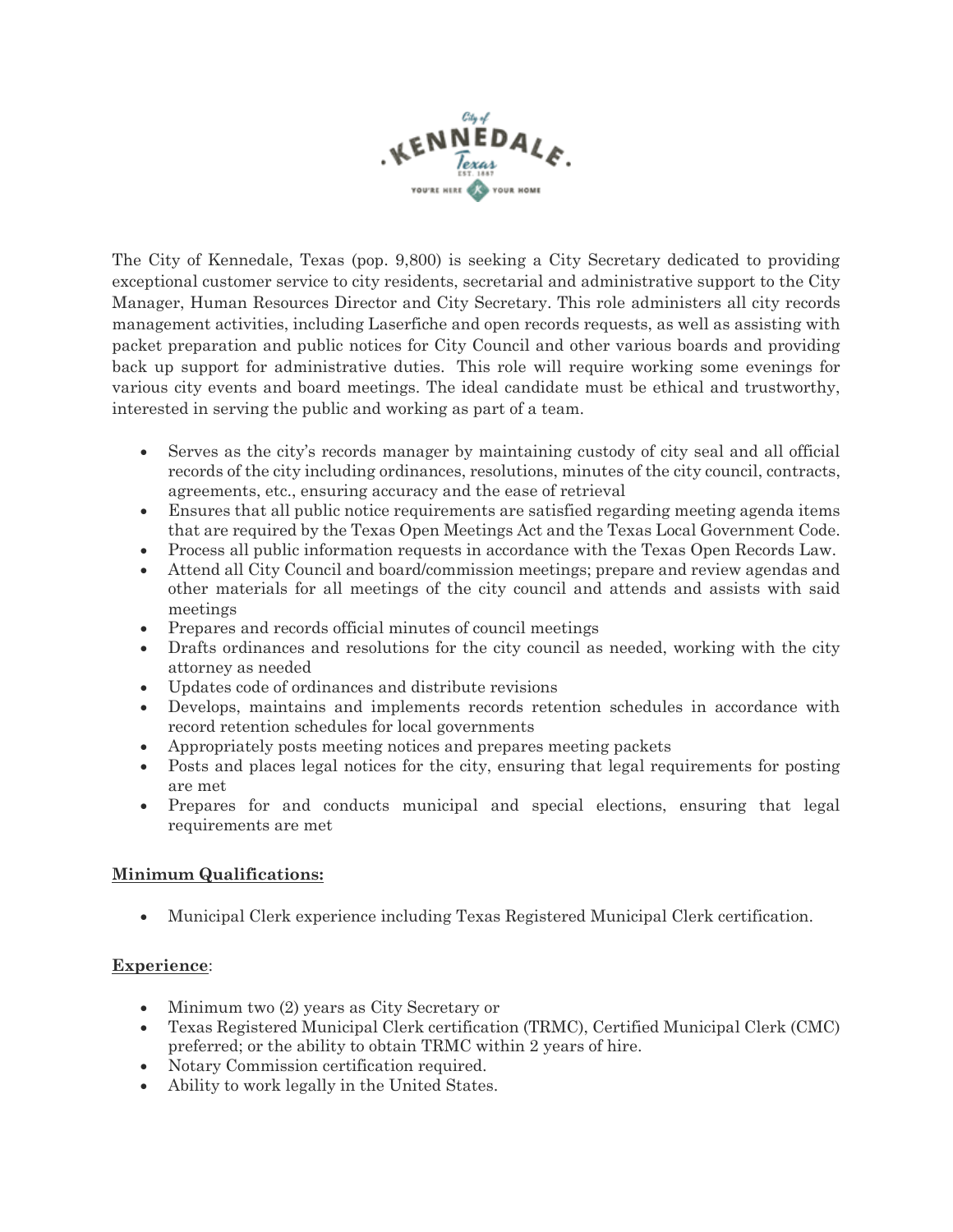#### **Required Knowledge, Skills, and Abilities:**

- Considerable knowledge of Federal, State and Local laws, rules, regulations, ordinances, and codes governing municipal government record keeping, public meetings, municipal elections and municipal administrative management practices and procedures.
- Possess high level proficiency with Microsoft Office (Word, Excel, Outlook, and PowerPoint), and using imaging software (Laserfiche).
- Ability to design and maintain a comprehensive web page.
- Must have the ability to manage multiple assignments and responsibilities simultaneously.
- Must have good written and oral communication skills. Must have ability to be tactful in communicating with a wide variety of diverse populations.
- Possess strong interpersonal and organizational skills.
- Ability to handle confidential information in a responsible